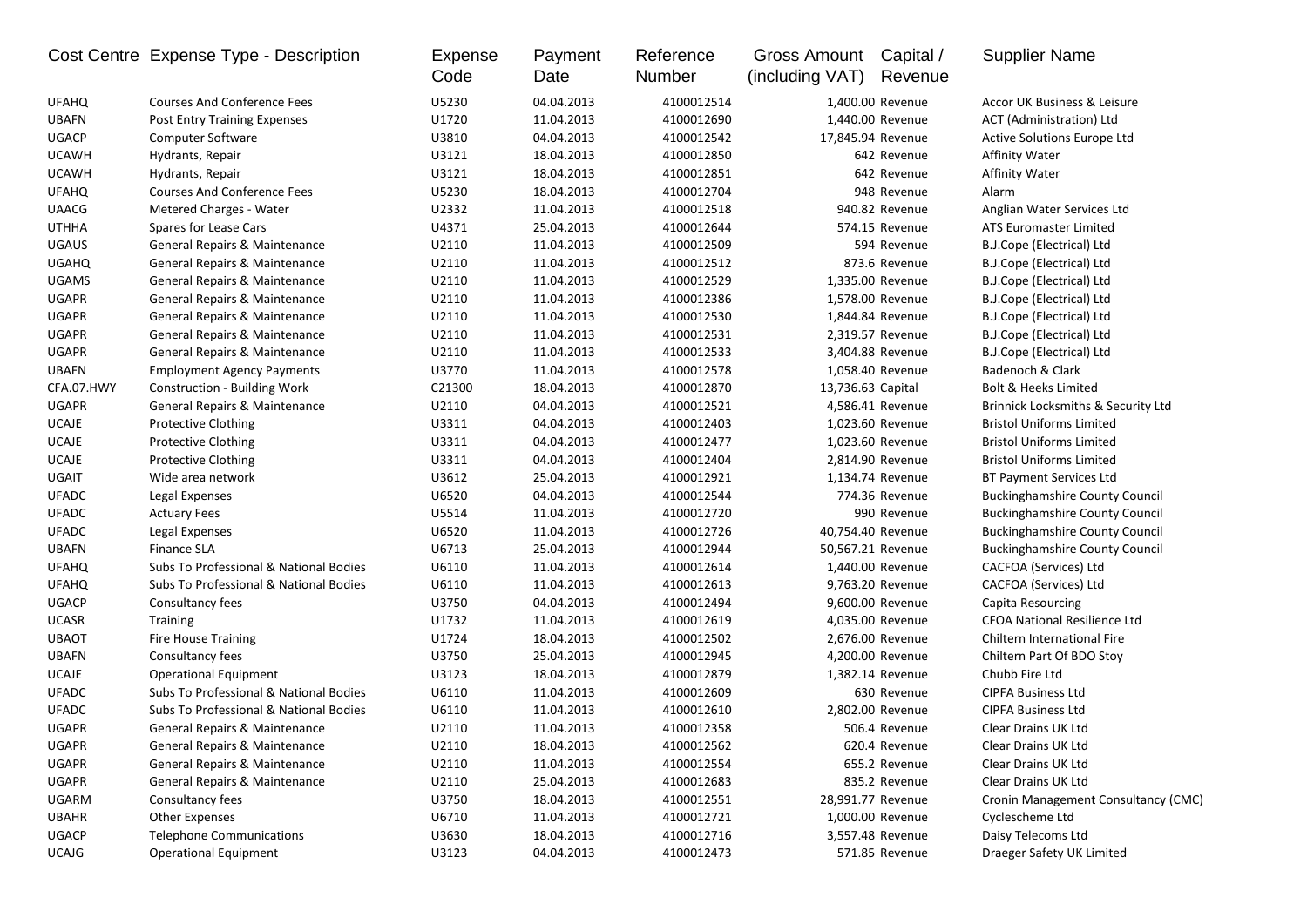|              | Cost Centre Expense Type - Description  | Expense<br>Code | Payment<br>Date | Reference<br>Number | Gross Amount Capital /<br>(including VAT) | Revenue           | <b>Supplier Name</b>                     |
|--------------|-----------------------------------------|-----------------|-----------------|---------------------|-------------------------------------------|-------------------|------------------------------------------|
| <b>UGAHQ</b> | Furniture                               | U2410           | 04.04.2013      | 4100012537          |                                           | 1,325.82 Revenue  | DS-Ergonomics Ltd                        |
| <b>UGAHQ</b> | Furniture                               | U2410           | 04.04.2013      | 4100012548          |                                           | 3,267.24 Revenue  | <b>DS-Ergonomics Ltd</b>                 |
| <b>UAACC</b> | Gas                                     | U2312           | 18.04.2013      | 4100012767          |                                           | 514.61 Revenue    | E.On                                     |
| <b>UAACB</b> | Gas                                     | U2312           | 18.04.2013      | 4100012777          |                                           | 727.87 Revenue    | E.On                                     |
| <b>UGAHT</b> | Gas                                     | U2312           | 18.04.2013      | 4100012772          |                                           | 952.54 Revenue    | E.On                                     |
| <b>UAADB</b> | Gas                                     | U2312           | 18.04.2013      | 4100012776          |                                           | 993.02 Revenue    | E.On                                     |
| <b>UAAFB</b> | Gas                                     | U2312           | 18.04.2013      | 4100012779          |                                           | 1,125.35 Revenue  | E.On                                     |
| <b>UGAMS</b> | Gas                                     | U2312           | 18.04.2013      | 4100012768          |                                           | 1,146.54 Revenue  | E.On                                     |
| <b>UAAFC</b> | Gas                                     | U2312           | 18.04.2013      | 4100012775          |                                           | 1,223.48 Revenue  | E.On                                     |
| <b>UAAEB</b> | Gas                                     | U2312           | 18.04.2013      | 4100012770          |                                           | 1,841.50 Revenue  | E.On                                     |
| <b>UAACG</b> | Gas                                     | U2312           | 18.04.2013      | 4100012774          |                                           | 1,846.94 Revenue  | E.On                                     |
| <b>UAACF</b> | Gas                                     | U2312           | 18.04.2013      | 4100012778          |                                           | 1,882.19 Revenue  | E.On                                     |
| <b>UGAHQ</b> | Gas                                     | U2312           | 18.04.2013      | 4100012771          |                                           | 3,034.70 Revenue  | E.On                                     |
| <b>UGAHQ</b> | Electricity                             | U2313           | 18.04.2013      | 4100012738          |                                           | 5,102.68 Revenue  | E.On                                     |
| <b>UBAMC</b> | <b>Training Equipment</b>               | U3713           | 25.04.2013      | 4100012896          |                                           | 1,200.93 Revenue  | Equanet Ltd                              |
| <b>UFADC</b> | <b>Audit Commission Fees</b>            | U5511           | 18.04.2013      | 4100012865          |                                           | 12,552.00 Revenue | Ernst & Young LLP                        |
| <b>UGACP</b> | <b>Computer Software</b>                | U3810           | 11.04.2013      | 4100012543          |                                           | 2,376.00 Revenue  | ESRI (Uk) Ltd                            |
| <b>UBAHR</b> | Staff Travel on Public Transport        | U5211           | 18.04.2013      | 4100012880          |                                           | 684.45 Revenue    | Flightline Travel Plc                    |
| <b>UFAHQ</b> | <b>Staff Travel on Public Transport</b> | U5211           | 18.04.2013      | 4100012799          |                                           | 2,257.15 Revenue  | Flightline Travel Plc                    |
| <b>UAADE</b> | Gas                                     | U2312           | 18.04.2013      | 4100012801          |                                           | 1,186.29 Revenue  | Flogas UK Limited                        |
| UGAIT        | <b>Computer Software</b>                | U3810           | 18.04.2013      | 4100012616          |                                           | 18,611.40 Revenue | Fortek Computers Ltd                     |
| UGATR        | Consultation with the Public            | U6530           | 18.04.2013      | 4100012829          |                                           | 1,200.00 Revenue  | <b>Gateway Sales And Marketing</b>       |
| <b>UGACP</b> | <b>Computer Software</b>                | U3810           | 04.04.2013      | 4100012217          |                                           | 3,060.00 Revenue  | <b>GGP Systems</b>                       |
| UGAIT        | Computer Hardware                       | U3811           | 25.04.2013      | 4100012546          |                                           | 13,565.57 Revenue | <b>GGP Systems</b>                       |
| <b>UCASR</b> | <b>Training</b>                         | U1732           | 18.04.2013      | 4100012625          |                                           | 990 Revenue       | Hampshire Fire & Rescue Service          |
| CFA.07.GHM   | <b>Construction Other</b>               | C27000          | 04.04.2013      | 4100012357          | 1,423.20 Capital                          |                   | Higham Flat Roofing Ltd                  |
| <b>UBAHR</b> | Consultancy fees                        | U3750           | 11.04.2013      | 4100012722          |                                           | 6,000.00 Revenue  | <b>House Warburton Business Services</b> |
| <b>UGATR</b> | Rents, wayleaves & Hire of Premises     | U2510           | 04.04.2013      | 4100012082          |                                           | 502.8 Revenue     | HTS Management Holdings Ltd              |
| <b>UGAPT</b> | Uniforms                                | U3310           | 04.04.2013      | 4100012483          |                                           | 2,596.38 Revenue  | Hunter Apparel Solutions Ltd             |
| <b>UAACB</b> | Uniforms                                | U3310           | 11.04.2013      | 4100012482          |                                           | 5,302.08 Revenue  | Hunter Apparel Solutions Ltd             |
| <b>UAACB</b> | Uniforms                                | U3310           | 18.04.2013      | 4100012581          |                                           | 8,040.79 Revenue  | Hunter Apparel Solutions Ltd             |
| <b>UGACP</b> | Computer Software                       | U3810           | 11.04.2013      | 4100012617          |                                           | 13,128.00 Revenue | Inphase Limited                          |
| <b>UAACB</b> | General Repairs & Maintenance           | U2110           | 04.04.2013      | 4100012159          |                                           | 570 Revenue       | <b>Instant Doors</b>                     |
| <b>UGAPR</b> | General Repairs & Maintenance           | U2110           | 18.04.2013      | 4100012479          |                                           | 882 Revenue       | <b>Instant Doors</b>                     |
| UGAPR        | General Repairs & Maintenance           | U2110           | 18.04.2013      | 4100012480          |                                           | 15,246.00 Revenue | <b>Instant Doors</b>                     |
| <b>UBAOT</b> | <b>Driver Training</b>                  | U1730           | 18.04.2013      | 4100012833          |                                           | 1,948.80 Revenue  | JLD Driver Training Limited              |
| <b>UCAJG</b> | <b>Operational Equipment</b>            | U3123           | 11.04.2013      | 4100012525          |                                           | 624 Revenue       | Jones And Cocks (2009) Ltd               |
| <b>UCAJG</b> | <b>Operational Equipment</b>            | U3123           | 11.04.2013      | 4100012526          |                                           | 1,560.00 Revenue  | Jones And Cocks (2009) Ltd               |
| CFA.10.SAL   | Purchase of Equipment                   | C15000          | 18.04.2013      | 4100012803          | 5,386.32 Capital                          |                   | Kidde Safety Europe Ltd                  |
| <b>UGACP</b> | <b>Printing Stationery</b>              | U5110           | 04.04.2013      | 4100012489          |                                           | 773.53 Revenue    | Konica Minolta                           |
| <b>UGAHQ</b> | Maintenance of Grounds (Including GMU)  | U2210           | 25.04.2013      | 4100012908          |                                           | 512.96 Revenue    | Land Structure Limited                   |
| UGAFL        | Car Leasing                             | U4219           | 04.04.2013      | 4100012440          |                                           | 4,312.51 Revenue  | Lex Autolease Ltd                        |
| <b>UBAHR</b> | <b>Consultancy Fees</b>                 | U5513           | 04.04.2013      | 4100012420          |                                           | 607.33 Revenue    | LGE                                      |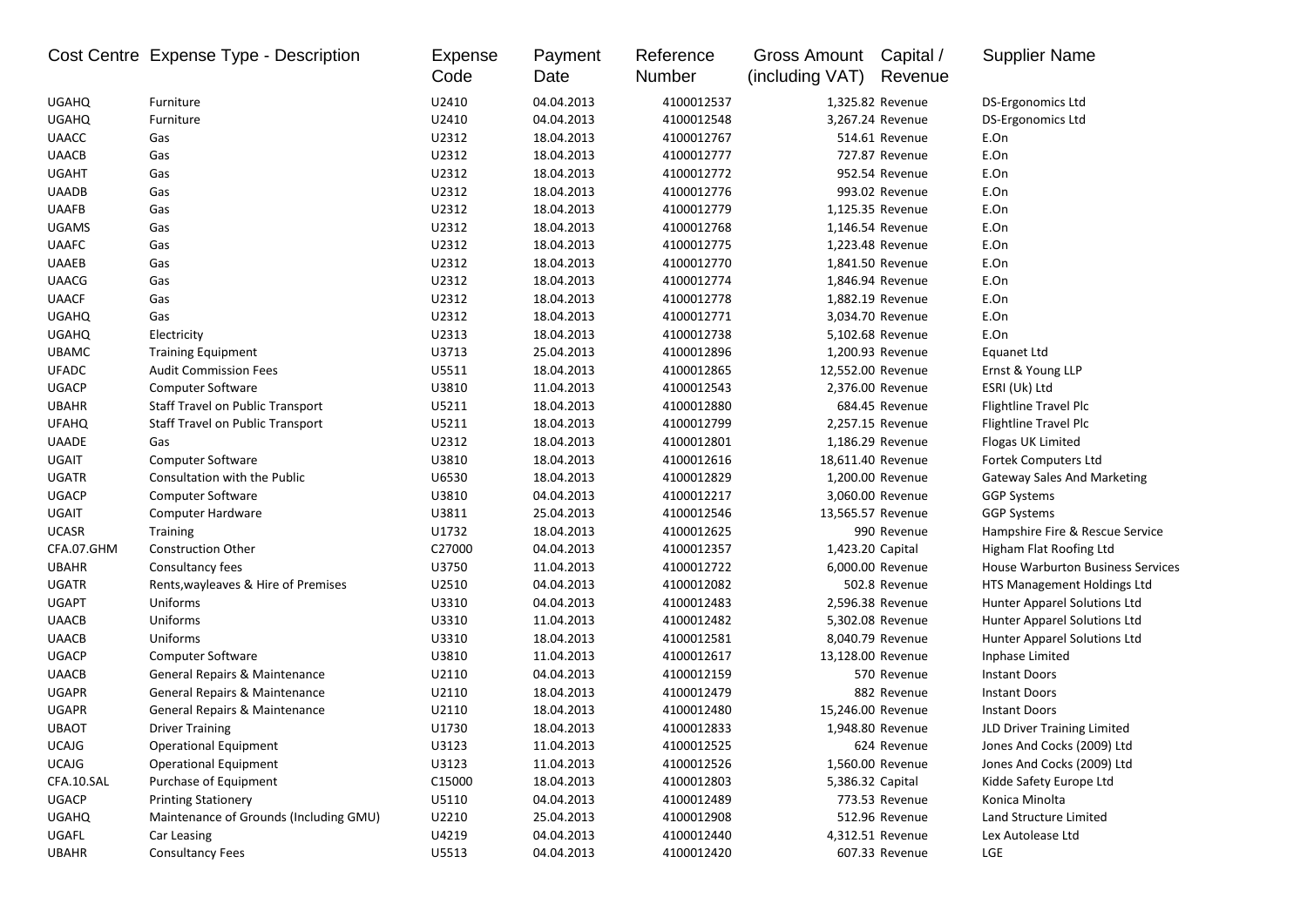|              | Cost Centre Expense Type - Description    | Expense<br>Code | Payment<br>Date | Reference<br>Number | Gross Amount<br>(including VAT) | Capital /<br>Revenue | <b>Supplier Name</b>                |
|--------------|-------------------------------------------|-----------------|-----------------|---------------------|---------------------------------|----------------------|-------------------------------------|
| <b>UFAHQ</b> | Subs To Professional & National Bodies    | U6110           | 18.04.2013      | 4100012685          |                                 | 9,190.54 Revenue     | <b>Local Government Association</b> |
| <b>UBAHR</b> | <b>Occupational Health Nurse Sessions</b> | U1770           | 25.04.2013      | 4100012677          |                                 | 5,381.70 Revenue     | M.K.Occupational Health Limited     |
| <b>UTHHA</b> | Spares for Lease Cars                     | U4371           | 18.04.2013      | 4100012696          |                                 | 686.54 Revenue       | Michelin Tyre Plc                   |
| <b>UFADC</b> | <b>Printing Stationery</b>                | U5110           | 25.04.2013      | 4100012930          |                                 | 3,833.25 Revenue     | Milton Keynes Council               |
| <b>UGACP</b> | Computer Hardware                         | U3811           | 11.04.2013      | 4100012681          |                                 | 1,001.03 Revenue     | Misco                               |
| <b>UBAHR</b> | Consultancy fees                          | U3750           | 18.04.2013      | 4100012758          |                                 | 1,518.90 Revenue     | Mrs E Brown                         |
| UGAIT        | <b>Computer Software</b>                  | U3810           | 11.04.2013      | 4100012615          |                                 | 720 Revenue          | <b>NCC Services Limited</b>         |
| UGAIT        | <b>Computer Software</b>                  | U3810           | 11.04.2013      | 4100012545          |                                 | 10,332.00 Revenue    | <b>NCEC</b>                         |
| UGAFL        | Recharge from Workshops - Internal Work   | U6908           | 25.04.2013      | 3200003194          |                                 | 521.5 Revenue        | Nederman Ltd                        |
| CFA.09.FIT   | Purchase of Computer Hardware             | C18000          | 18.04.2013      | 4100012869          | 17,400.00 Capital               |                      | Oak Park Alarms Security Serv Ltd   |
| UGAIT        | <b>Main Communications</b>                | U3610           | 11.04.2013      | 4100012692          |                                 | 34,415.70 Revenue    | <b>ODPM</b>                         |
| <b>UCAJB</b> | <b>Printing Stationery</b>                | U5110           | 25.04.2013      | 4100012940          |                                 | 1,182.00 Revenue     | Olivers Design 2 Print              |
| <b>UGACP</b> | Wide area network                         | U3612           | 11.04.2013      | 4100012733          |                                 | 1,553.04 Revenue     | Opal (Talk Talk Business)           |
| <b>UGACP</b> | <b>Employment Agency Payments</b>         | U3770           | 18.04.2013      | 4100012563          |                                 | 648 Revenue          | Oscar Associates (UK) Ltd           |
| <b>UGACP</b> | <b>Employment Agency Payments</b>         | U3770           | 25.04.2013      | 4100012936          |                                 | 648 Revenue          | Oscar Associates (UK) Ltd           |
| <b>UGACP</b> | <b>Employment Agency Payments</b>         | U3770           | 11.04.2013      | 4100012433          |                                 | 810 Revenue          | Oscar Associates (UK) Ltd           |
| <b>UBAOT</b> | <b>Driver Training</b>                    | U1730           | 11.04.2013      | 4100012429          |                                 | 871.84 Revenue       | <b>Oxfordshire County Council</b>   |
| <b>UBAOT</b> | <b>Driver Training</b>                    | U1730           | 11.04.2013      | 4100012430          |                                 | 1,781.76 Revenue     | Oxfordshire County Council          |
| <b>UFARB</b> | Contribution to RMB                       | U6021           | 18.04.2013      | 4100012408          |                                 | 2,094.55 Revenue     | <b>Oxfordshire County Council</b>   |
| <b>UGAFF</b> | Diesel Oil - Gas Oil                      | U4320           | 18.04.2013      | 4100012750          |                                 | 1,371.12 Revenue     | Pace Fuelcare Ltd                   |
| <b>UGAFF</b> | Diesel Oil - Gas Oil                      | U4320           | 04.04.2013      | 4100012444          |                                 | 2,056.68 Revenue     | Pace Fuelcare Ltd                   |
| <b>UGAFF</b> | Diesel Oil - Gas Oil                      | U4320           | 04.04.2013      | 4100012447          |                                 | 2,086.92 Revenue     | Pace Fuelcare Ltd                   |
| <b>UGAFF</b> | Diesel Oil - Gas Oil                      | U4320           | 04.04.2013      | 4100012446          |                                 | 2,742.24 Revenue     | Pace Fuelcare Ltd                   |
| <b>UGAFF</b> | Diesel Oil - Gas Oil                      | U4320           | 11.04.2013      | 4100012634          |                                 | 2,742.24 Revenue     | Pace Fuelcare Ltd                   |
| <b>UGAFF</b> | Diesel Oil - Gas Oil                      | U4320           | 04.04.2013      | 4100012442          |                                 | 2,782.56 Revenue     | Pace Fuelcare Ltd                   |
| <b>UGAFF</b> | Diesel Oil - Gas Oil                      | U4320           | 04.04.2013      | 4100012443          |                                 | 3,339.07 Revenue     | Pace Fuelcare Ltd                   |
| <b>UGAFF</b> | Diesel Oil - Gas Oil                      | U4320           | 04.04.2013      | 4100012445          |                                 | 3,427.80 Revenue     | Pace Fuelcare Ltd                   |
| <b>UGAFF</b> | Diesel Oil - Gas Oil                      | U4320           | 11.04.2013      | 4100012636          |                                 | 3,427.80 Revenue     | Pace Fuelcare Ltd                   |
| <b>UGAFF</b> | Diesel Oil - Gas Oil                      | U4320           | 11.04.2013      | 4100012635          |                                 | 10,949.76 Revenue    | Pace Fuelcare Ltd                   |
| UGAIT        | Pagers                                    | U3620           | 11.04.2013      | 4100012608          |                                 | 1,756.42 Revenue     | Pageone Communications Ltd          |
| <b>UCAJC</b> | <b>Printing Stationery</b>                | U5110           | 25.04.2013      | 4100012569          |                                 | 1,041.60 Revenue     | Pelican Print                       |
| <b>UBASD</b> | <b>Course Catering Costs</b>              | U3270           | 18.04.2013      | 4100012745          |                                 | 614.4 Revenue        | Pips Of Marlow                      |
| <b>UBAHR</b> | <b>Employee Assistance</b>                | U1775           | 18.04.2013      | 4100012757          |                                 | 1,620.00 Revenue     | PPC Worldwide                       |
| <b>UBAHR</b> | <b>Courses And Conference Fees</b>        | U5230           | 11.04.2013      | 4100012684          |                                 | 610.8 Revenue        | PPMA                                |
| <b>UCAJG</b> | <b>Operational Equipment</b>              | U3123           | 18.04.2013      | 4100012760          |                                 | 532.44 Revenue       | Proflight Ltd                       |
| <b>UCAJG</b> | <b>Operational Equipment</b>              | U3123           | 18.04.2013      | 4100012759          |                                 | 2,085.24 Revenue     | Proflight Ltd                       |
| UGARM        | Consultancy fees                          | U3750           | 04.04.2013      | 4100012539          |                                 | 6,912.00 Revenue     | <b>Public Sector Consultants</b>    |
| <b>UBAFN</b> | <b>Computer Software</b>                  | U3810           | 11.04.2013      | 4100012590          |                                 | 3,000.00 Revenue     | Public Sector Live Limited          |
| UBASD        | <b>Staff Training Fees</b>                | U1722           | 18.04.2013      | 4100012744          |                                 | 3,774.72 Revenue     | Public Sector T & C                 |
| UGACP        | <b>Printing Stationery</b>                | U5110           | 11.04.2013      | 4100012680          |                                 | 918.6 Revenue        | QC Supplies Ltd                     |
| <b>UBAMC</b> | <b>Training Equipment</b>                 | U3713           | 25.04.2013      | 4100012995          |                                 | 3,339.41 Revenue     | Radiocoms Systems Limited           |
| <b>UCAJG</b> | <b>Operational Equipment</b>              | U3123           | 11.04.2013      | 4100012571          |                                 | 3,950.98 Revenue     | Radiocoms Systems Limited           |
| CFA.12.OPE   | Purchase of Equipment                     | C15000          | 11.04.2013      | 4100012300          |                                 | 6,511.68 Capital     | Respirex International Ltd          |